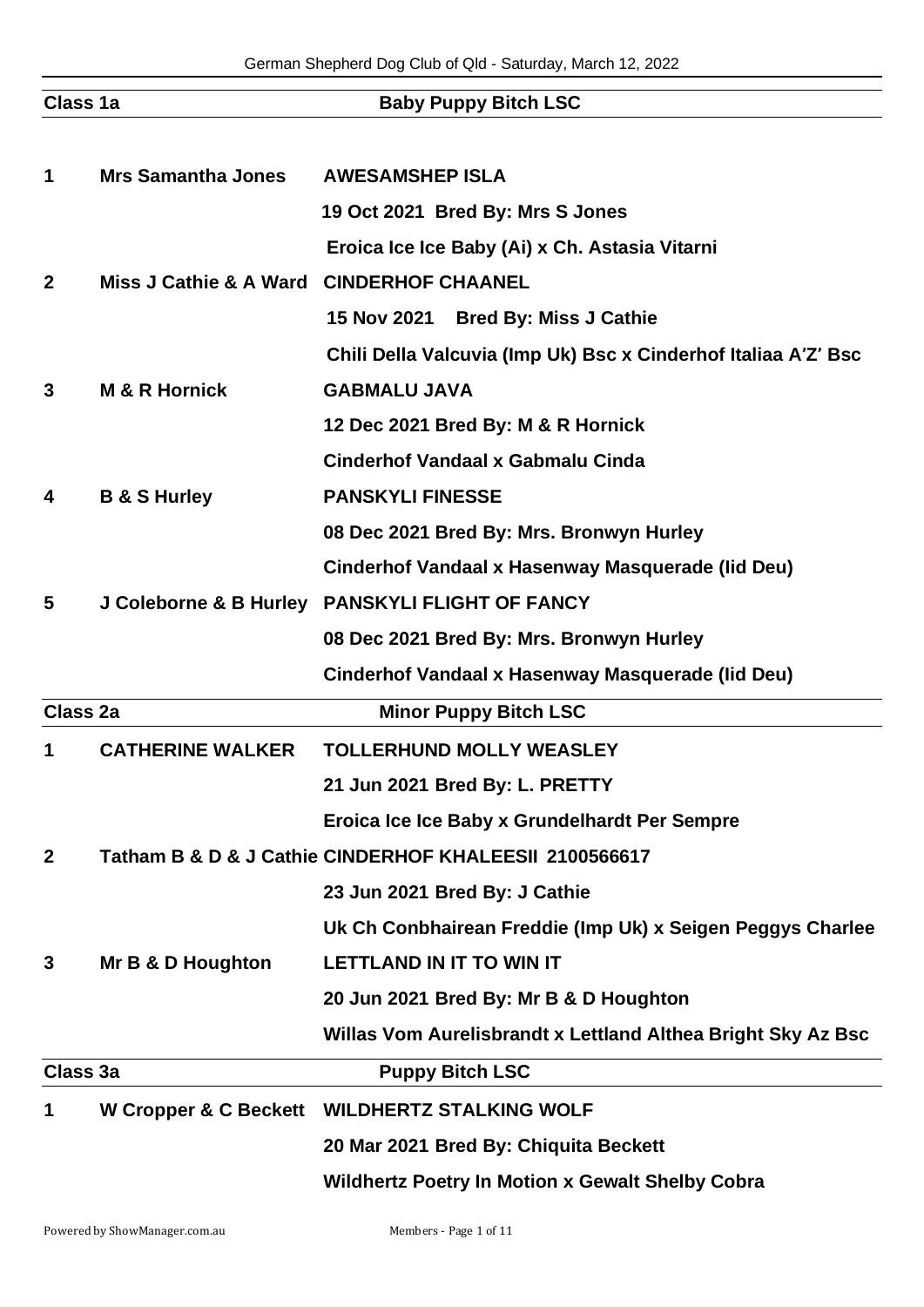| Class 4a       |                        | <b>JuniorBitch LSC</b>                                   |
|----------------|------------------------|----------------------------------------------------------|
| 1              | <b>M&amp;R Hornick</b> | <b>GABMALU HELGA AZ</b>                                  |
|                |                        | 20 Jan 2021 Bred By: Gabmalu                             |
|                |                        | Cinderhof Vandaal x Gabmalu Echo (Ai)                    |
| $\overline{2}$ |                        | Kayla Colquhoun KINGLAND NICOLETTE                       |
|                |                        | 08 Feb 2021 Bred By: Mrs L King                          |
|                |                        | Cinderhof Vandaal x Kingland Whole Lotta Kayos           |
| 3              | <b>Ms. M Wetzlar</b>   | <b>GEWALT CASINO ROYALE</b>                              |
|                |                        | 07 Feb 2021 Bred By: Gewalt Kennels                      |
|                |                        | Xander Vom Grabfeldgau (Imp Deu) x Gewalt Gambols Gretel |
|                |                        |                                                          |

| Class 5a     |                                      | <b>Intermediate Bitch LSC</b>                      |
|--------------|--------------------------------------|----------------------------------------------------|
| 1            | Mr G & K Williams KAYGARR ESTHER     |                                                    |
|              |                                      | 25 Jul 2020 Bred By: Mrs K & Mr G Williams         |
|              |                                      | Eroica Ice Ice Baby x Eroica Just Want To Have Fun |
| A            | J Bird, C Bird,                      |                                                    |
|              | <b>K</b> Leonard                     | <b>CH EROICA NOVA AZ</b>                           |
|              |                                      | 22 Dec 2019 Bred By: Miss K Leonard                |
|              |                                      | Hornet Box Dog Ipo2 x Eroica Duchess Of York       |
| $\mathbf{A}$ | <b>Margaret Macklin IMAGICK IRMA</b> |                                                    |
|              |                                      | 12 Sep 2020 Bred By: M.A. MACKLIN                  |
|              |                                      | Macho Vom Lamorak x Imagick Anastasia              |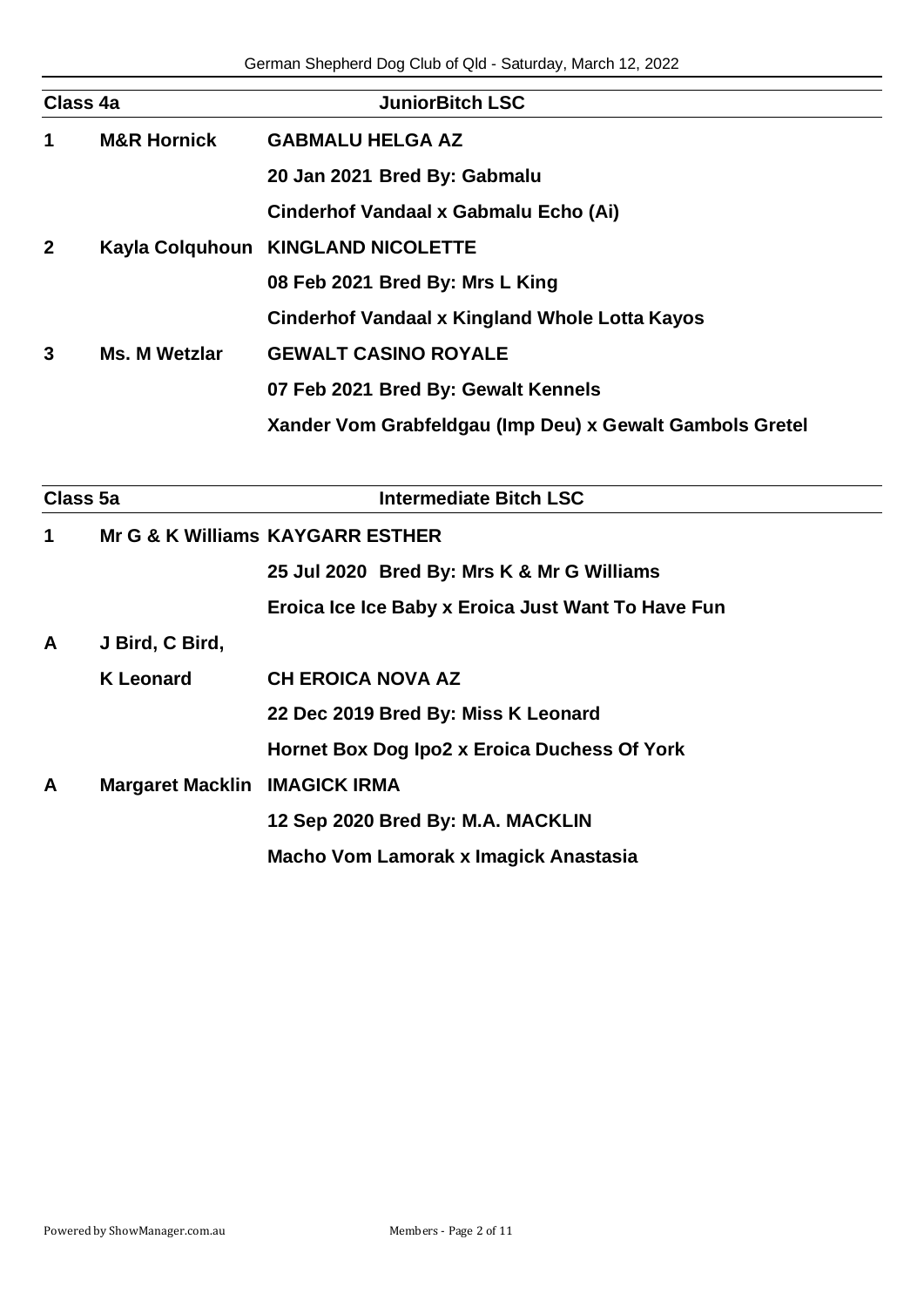| Class 11a      |                             | <b>Open Bitch LSC</b>                                          |
|----------------|-----------------------------|----------------------------------------------------------------|
| 1              | <b>Mrs K Williams &amp;</b> |                                                                |
|                | <b>Mrs C Leonard</b>        | <b>EROICA JUST WANT TO HAVE FUN AI AZ BSC</b>                  |
|                |                             | 03 May 2018 Bred By: Mrs C A E Leonard                         |
|                |                             | Willas Vom Aurelisbrandt x Ch Vladimir Glam I Am               |
| $\overline{2}$ | S & L Yates,                | <i><b>*CRYTARA PINK SOX AZ</b></i>                             |
|                | <b>C</b> Shayler            | 20 Nov 2017 Bred By: C Shayler                                 |
|                | J Cathie                    | Conbhairean Lauser (Uk) x Aust Ch. Kelinpark Icing On The Cake |
| 3              | <b>M &amp; R Hornick</b>    | <b>GABMALU ECHO AZ</b>                                         |
|                |                             | 18 May 2018 Bred By: M & R Hornick                             |
|                |                             | <b>Hassenway Major Tom x Lawine Quira</b>                      |
| A              | <b>Margaret Macklin</b>     | <b>IMAGICK GIULETTA</b>                                        |
|                |                             | 26 Jan 2019 Bred By: Margaret Macklin                          |
|                |                             | Sundaneka Almandin x Lago Elena                                |
| A              | R & M Hornick               | <b>GABMALU FISKA AZ</b>                                        |
|                |                             | 23 Dec 2019 Bred By: M & R Hornick                             |
|                |                             | <b>Cinderhof Vandaal x Gabmalu Cinda</b>                       |

**Best Long Stock Coat Bitch KAYGARR ESTHER** 

**R/U Best Long Stock Coat Bitch EROICA JUST WANT TO HAVE FUN**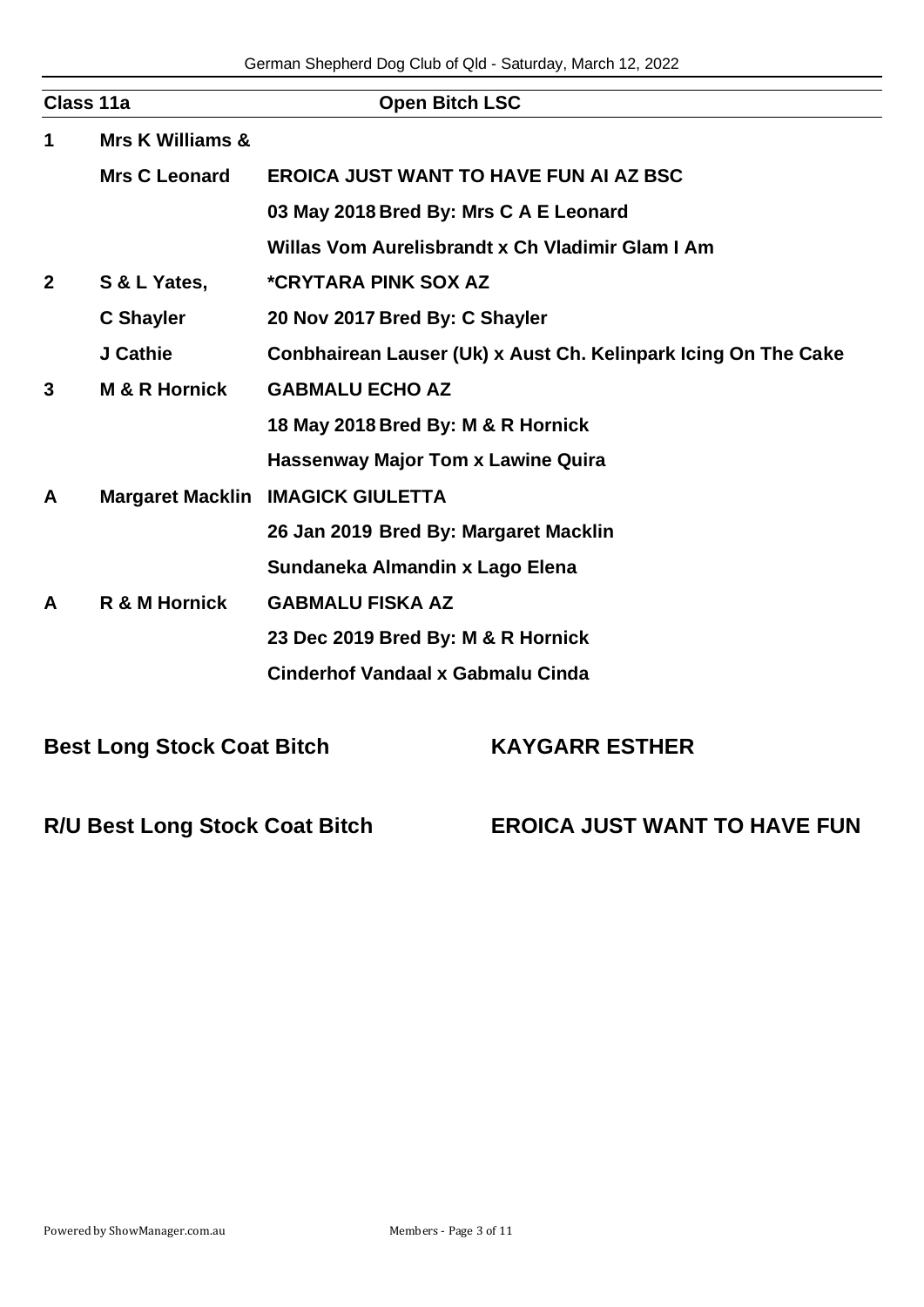| Class 1a                |                                  | <b>Baby Puppy Bitch SC</b>                                    |
|-------------------------|----------------------------------|---------------------------------------------------------------|
| $\mathbf 1$             | <b>A Brinkworth</b>              | <b>BLUEMAX HAZELNUT SWIRL</b>                                 |
|                         |                                  | 10 Oct 2021 Bred By: A.Brinkworth                             |
|                         |                                  | Dingo Di Casa Mary. x Bluemax Salted Peanut                   |
| 2 <sup>1</sup>          | J Cathie & L King CINDERHOF EVII |                                                               |
|                         |                                  | 27 Oct 2021 Bred By: J Cathie                                 |
|                         |                                  | Conbhairean Freddie x Kingland Sambooka Twist                 |
| 3                       | Lyn Gregor                       | <b>KELINPARK WISPA</b>                                        |
|                         |                                  | 01 Oct 2021 Bred By: L A Gregor                               |
|                         |                                  | *Chili Della Valcuvia (Imp) x *Kelinpark Skittle Az           |
| 4                       | D & K Muir                       | <b>ALEZAN TANZANIA</b>                                        |
|                         |                                  | 02 Nov 2021 Bred By: Ms D Muir & Miss K Muir                  |
|                         |                                  | Olymp Vom Larchenhain (Imp Deu) x Alezan Ltd                  |
| 5                       | <b>F &amp; C Aili &amp;</b>      | <b>ALBATA COLLETTE</b>                                        |
|                         | <b>S Ballantyne-Gordon</b>       |                                                               |
|                         |                                  | 10 Nov 2021 Bred By: F& C Aili                                |
|                         |                                  | *Chili Della Valcuvia x *Albata Lucia 'A' 'Z'                 |
| 6                       | K & S Maresh                     | <b>JAYSHELL YOYO 3100438205</b>                               |
|                         |                                  | 02 Oct 2021 Bred By: Mrs N McDermott                          |
|                         |                                  | Chili Della Valcuvis x Jayshell Utopia                        |
| $\overline{\mathbf{r}}$ | <b>M</b> Doyle                   | <b>CASTASTAR RHAPSODY</b>                                     |
|                         |                                  | 14 Oct 2021 Bred By: Mrs. Mandy Doyle                         |
|                         |                                  | *Xander Vom Grabfeldgau (Imp Gmy) x * Castastar Lana Ht 'A"z' |
| A                       | A & F Henderson                  | <b>ALLINKA WIKKI</b>                                          |
|                         |                                  | 29 Sep 2021 Bred By: Mr A and Mrs F Henderson                 |
|                         |                                  | Chili Della Valcuvia x Ica Von Der Zenteiche Td               |
| A                       | G & K Williams                   | <b>KAYGARR FENIX</b>                                          |
|                         |                                  | 18 Nov 2021 Bred By: Mr G & Mrs K Williams                    |
|                         |                                  | Chili Della Valcuvia x Kaygarr Dior                           |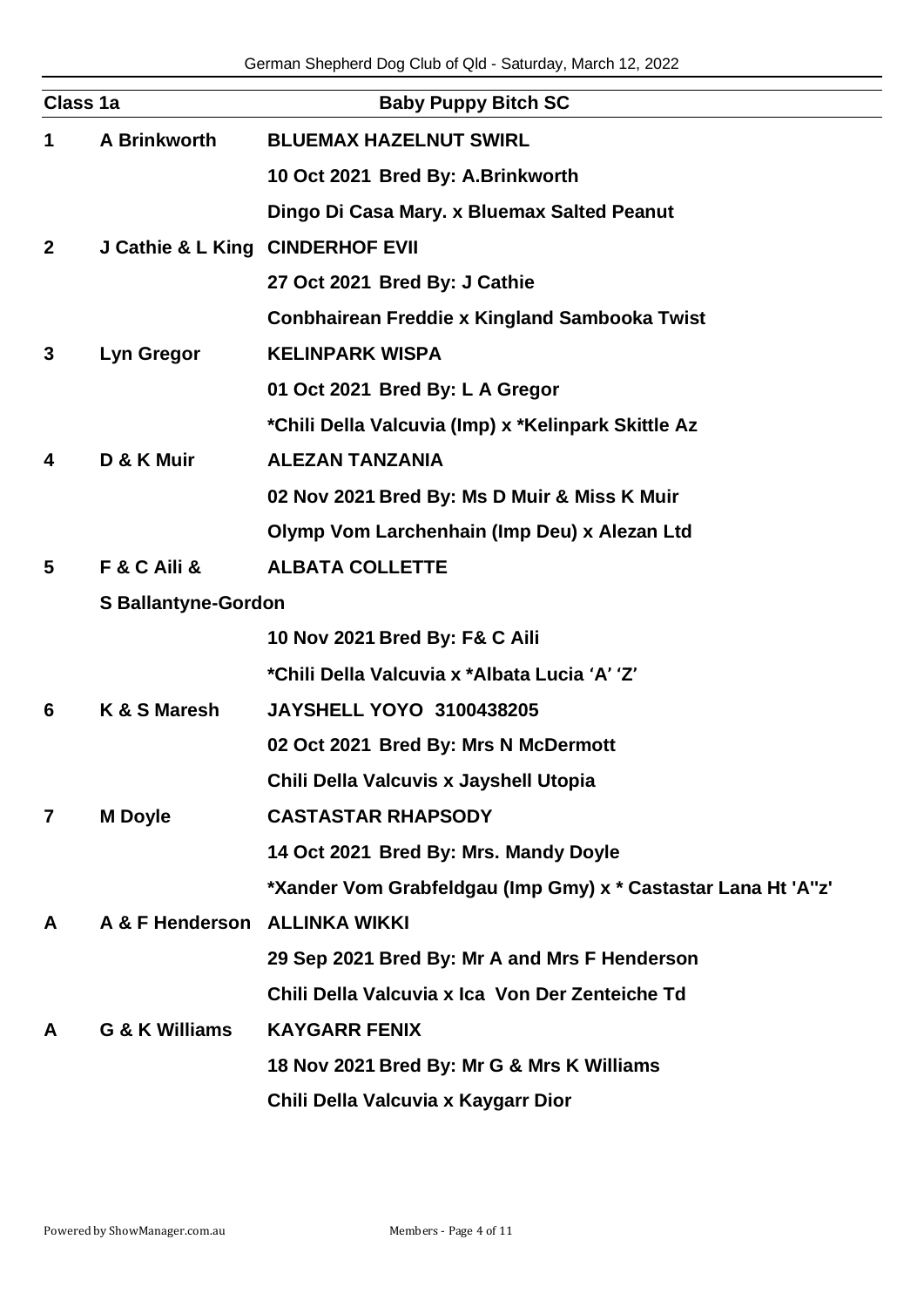| Class 2a        |                            | <b>Minor Puppy Bitch SC</b>                                    |  |
|-----------------|----------------------------|----------------------------------------------------------------|--|
| 1               | Ms L Kirkman               | <b>KINGLAND FANJA</b>                                          |  |
|                 | Mr J Haussler              | 16 Aug 2021 Bred By: Mrs L G King                              |  |
|                 |                            | Chili Della Valcuvia (Imp Uk) x Kingland Fancy That            |  |
| $\mathbf{2}$    | <b>Lorraine King</b>       | <b>KINGLAND OLIVE</b>                                          |  |
|                 |                            | 12 Aug 2021 Bred By: Lorraine King                             |  |
|                 |                            | *Chili Della Valcuvia (Imp Uk) x *Kingland Venice Az           |  |
| A               |                            | <b>Margaret Macklin IMAGICK KERENZA</b>                        |  |
|                 |                            | 08 Sep 2021 Bred By: M.A. MACKLIN                              |  |
|                 |                            | <b>Pirlo Von Arminius x Imagick Evangeline</b>                 |  |
| Class 3a        |                            | <b>Puppy Bitch SC</b>                                          |  |
| 1               | <b>Kand S Maresh</b>       | <b>INEFFABLE DANGEROUS DREAMS</b>                              |  |
|                 |                            | 12 Apr 2021 Bred By: Mr. K and S Maresh                        |  |
|                 |                            | Pirlo Von Arminius x *Ch. Rhosyn New Plaything A Z Bscl.1      |  |
| $\mathbf{2}$    | Mrs. D O'keefe             | <b>DEBBAR QUENTESSA</b>                                        |  |
|                 |                            | 09 May 2021 Bred By: Mrs. Debra Okeefe                         |  |
|                 |                            | *Chili Della Valcuvia x *Debbar Isabella 'A"Z'                 |  |
| 3               | Lyn Gregor                 | <b>KELINPARK VIENETTA</b>                                      |  |
|                 |                            | 21 May 2021 Bred By: L A Gregor                                |  |
|                 |                            | *Uk Ch Conbhairean Freddie (Imp Uk) x *Kelinpark Rocky Road Az |  |
| 4               | <b>B</b> &S Hurley         | <b>PANSKYLI ETERNAL FLAME</b>                                  |  |
|                 |                            | 12 May 2021 Bred By: Mrs. Bronwyn Hurley                       |  |
|                 |                            | Chili Della Valcuvia x Komatzu Burlesque A Z Bscl              |  |
| 35 <sub>2</sub> | <b>J &amp; L Martens</b>   | <b>AIMSWAY DIMPLE</b>                                          |  |
|                 |                            | 18 Apr 2021 Bred By: J & L Martens                             |  |
|                 |                            | Django Vom Team Panoniansee x Aimsway Livi                     |  |
| 38              | D & K Muir S &             | <b>ALEZAN QUINELLA</b>                                         |  |
|                 | <b>S Ballantyne-Gordon</b> |                                                                |  |
|                 |                            | 19 May 2021 Bred By: Ms D Muir & Miss K Muir                   |  |
|                 |                            | Dewisri Prince x Kantenna Time Warp                            |  |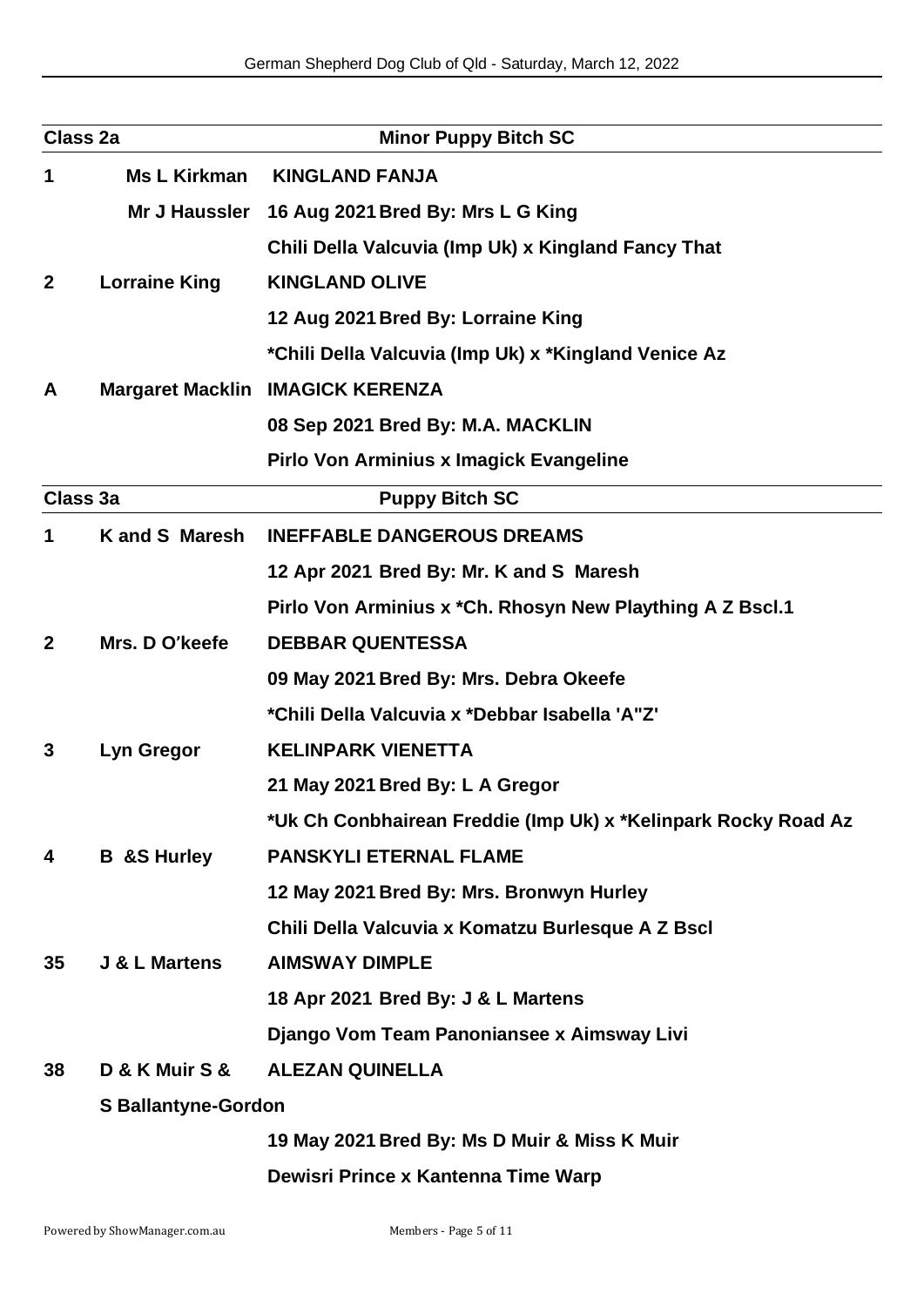| Class 4a                                        |                    | <b>Junior Bitch SC</b>                                           |
|-------------------------------------------------|--------------------|------------------------------------------------------------------|
| <b>Jo Cathie</b><br><b>CINDERHOF ROMAA</b><br>1 |                    |                                                                  |
|                                                 |                    | 05 Oct 2020 Bred By: Miss J Cathie                               |
|                                                 |                    | Chili Della Valcuvia x Vanland Ava                               |
| $\overline{2}$                                  | Mrs. D O'keefe     | <b>DEBBAR OPHELIA 'A"Z'</b>                                      |
|                                                 |                    | 15 Nov 2020 Bred By: Mrs. D O'keefe                              |
|                                                 |                    | Xander Vom Grabfeldgau (Imp Deu) x Aust Ch. Debbar Hermione      |
| 3                                               | <b>Fred Flower</b> | <b>GEWALT SWEDISH INFLUENCE</b>                                  |
|                                                 |                    | 13 Nov 2020 Bred By: Gewalt Kennels                              |
|                                                 |                    | <b>Gewalt Tennessee Drummer x Olexius Vera (Imp Swe)</b>         |
| A                                               | Mrs A Doyle        | <b>CASTASTAR PANDORA 'A"Z'</b>                                   |
|                                                 |                    | 15 Dec 2020 Bred By: Mrs. Mandy Doyle                            |
|                                                 |                    | Chili Della Valcuvia (Imp Ity) x Castastar Incantation 'A"z' Bsc |

| Class 5a     |                     | <b>Intermediate Bitch SC</b>                               |
|--------------|---------------------|------------------------------------------------------------|
| 1            | <b>Miss A ward</b>  | <b>ALMARJO ANOTHER SHOCK</b>                               |
|              |                     | 14 Jun 2020 Bred By: Mr M Yardley                          |
|              |                     | Jaci'S Style Einstein (Imp Deu) x Amberg Effie             |
| $\mathbf{2}$ | Mrs. D O'keefe      | <b>CASTASTAR OLEANDER 'A"Z'</b>                            |
|              |                     | 24 Aug 2020 Bred By: M Doyle                               |
|              |                     | Uk Ch. Conbhairean Freddie (Imp Uk) Ipo2 x Debbar Isabella |
| 3            | Ms J Cathie,        | <b>FREINHAUF LILITH</b>                                    |
|              | K & R Knuckey       | 17 May 2020 Bred By: K, R and C Knuckey                    |
|              |                     | <b>Conbhairean Freddie x Freinhauf Firefly Zoe</b>         |
| 4            | <b>K</b> Griffis    | <b>BERNLOCH WANDA</b>                                      |
|              |                     | 22 Jun 2020 Bred By: K Griffis                             |
|              |                     | <b>Combhairean Freddie x Bernloch Yoyo</b>                 |
| 5            | <b>Ann Clarkson</b> | <b>ANCARTRA BADAS A BONE</b>                               |
|              |                     | 28 Feb 2020 Bred By: A.Clarkson                            |
|              |                     | Ch.Outenhof Nelsons Prideccd Cd Td Et x Abelara Xena       |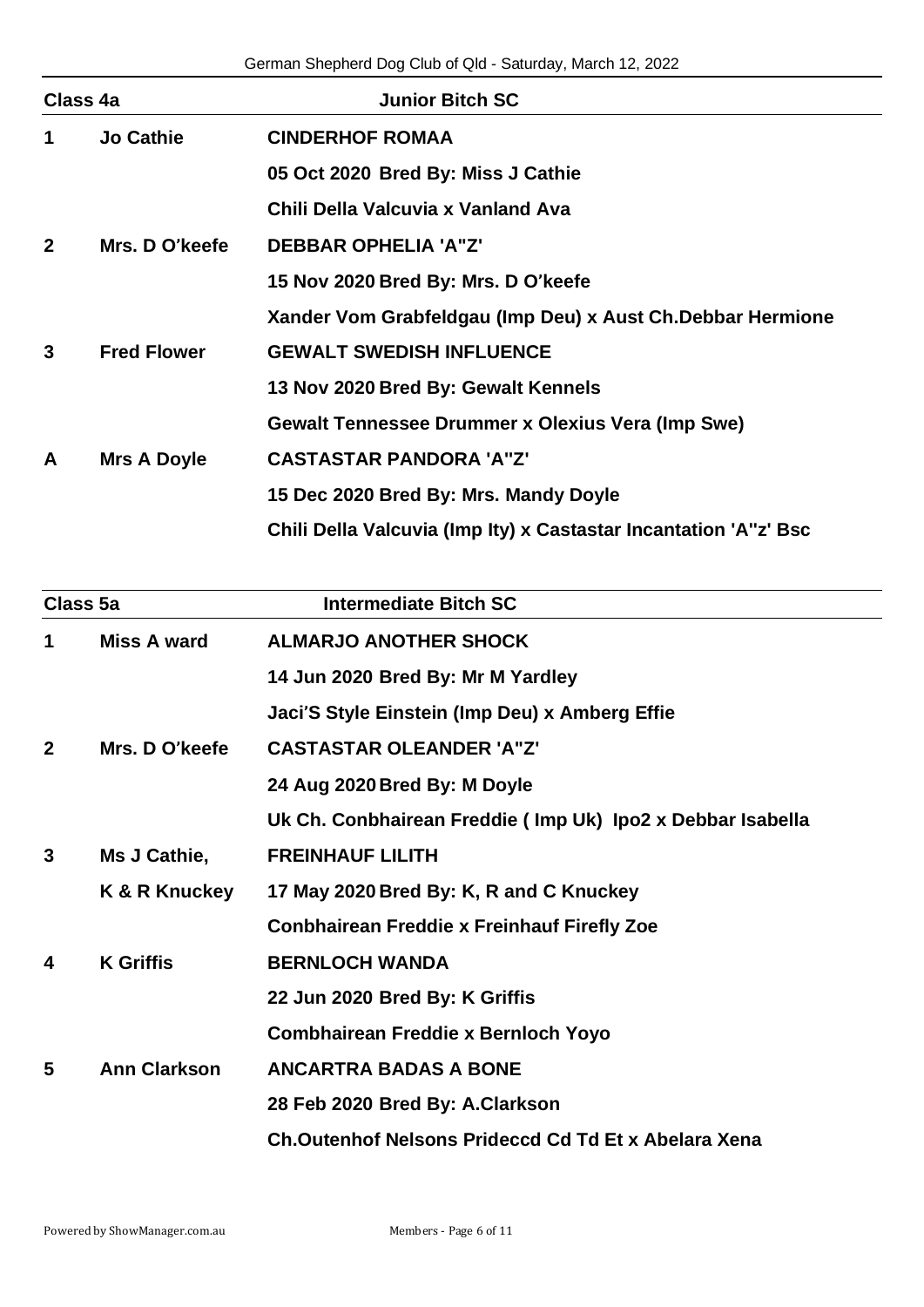|                  | <b>Open Bitch SC</b>                                            |
|------------------|-----------------------------------------------------------------|
| J Hogan-Smith    | * CASTASTAR INCANTATION 'A"Z'                                   |
|                  | 03 Feb 2018 Bred By: Mrs A Doyle                                |
|                  | Uk Ch Conbhairean Freddie (Imp Uk) Ipo2 x Ch Castastar Evita    |
| J Redmond        | <b>KOMATZU BACK IN BARACK</b>                                   |
|                  | 02 Jan 2019 Bred By: Mrs. Jackie Redmond                        |
|                  | <b>Bossface Barack x Ambala Playboy Bunny</b>                   |
| <b>K</b> Griffis | <b>BERNLOCH REBA</b>                                            |
|                  | 29 Aug 2018 Bred By: Kerri Griffis                              |
|                  | Gerry Vom Shacher x Bernloch Yoyo                               |
| D O'keefe        | *DEBBAR ISABELLA 'A"Z'                                          |
|                  | 02 Nov 2017 Bred By: Mrs. D Okeefe                              |
|                  | Ch. Castastar Eragon x Debbar Dj Vu                             |
| S & B Hurley     | <b>KOMATZU BURLESQUE A Z BSCL</b>                               |
|                  | 02 Jan 2019 Bred By: Komatzu Kennels                            |
|                  | Bossface Barack x Ambala Playboy Bunny 49                       |
| A Brinkworth     | <b>BLUEMAX DE JAYLA "A" "Z" BSC</b>                             |
|                  | 13 Sep 2017 Bred By: A. Brinkworth                              |
|                  | Djambo V Fichtenschlag A Z x Sunhaze Jimaica A Z                |
| L King           | *KINGLAND FANCY THAT AZ                                         |
|                  | 28 Oct 2018 Bred By: Lorraine King                              |
|                  | *Ch Kelinpark Helluva Rebel Ccd Td x Kingland Sambooka Twist Az |
|                  | Class 11a                                                       |

## **Best Stock Coat Bitch CASTASTAR INCANTATION**

**R/Up Best Stock Coat Bitch CINDERHOF ROMAA**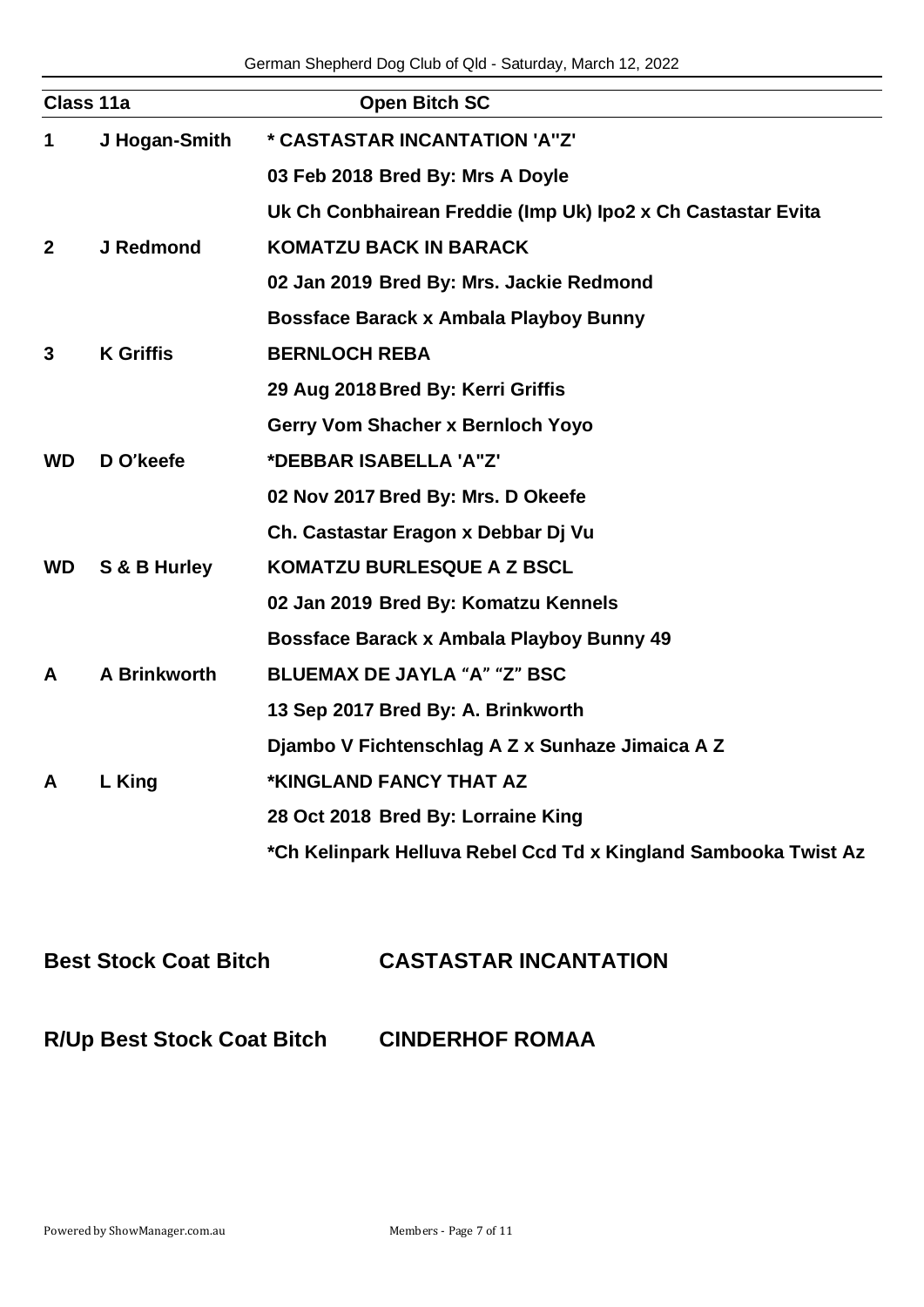| Class 1      |                         |                          | <b>Baby Puppy Dog LSC</b>                         |
|--------------|-------------------------|--------------------------|---------------------------------------------------|
| $\mathbf 1$  | <b>B &amp; S Hurley</b> | <b>PANSKYLI FEARLESS</b> |                                                   |
|              |                         |                          | 08 Dec 2021 Bred By: Mrs. Bronwyn Hurley          |
|              |                         |                          | Cinderhof Vandaal x Hasenway Masquerade (Iid Deu) |
| $\mathsf{A}$ | C. Shayler,             | <b>STOBAR KOZTYA</b>     |                                                   |
|              | R&D Tatham,             | 06 Nov 2021              | <b>Bred By: Stobar Kennels</b>                    |
|              | <b>K</b> Griffis        |                          | Chili Del Valcuvia x Stobar Fenela                |

| Class 2      |                    | <b>Minor Puppy Dog LSC</b>                               |  |
|--------------|--------------------|----------------------------------------------------------|--|
| 1            | W & T Rehberg      | <b>DAMONTE STEALIN TIME (AI)</b>                         |  |
|              |                    | 20 Jul 2021 Bred By: VIVIEN DRUMMOND                     |  |
|              |                    | Kuirau Orlando x Khayem Odette                           |  |
| $\mathbf{2}$ | <b>K Colquhoun</b> | <b>RIMERINI MOVES LIKE JAGGER (AI)</b>                   |  |
|              |                    | 09 Jul 2021 Bred By: Megan Porter                        |  |
|              |                    | Wunderstern Elmezzi (Imp Ltu) x Rimerini Distinct Beauty |  |

| <b>Class 3</b> |                        | <b>Puppy Dog LSC</b>                                      |
|----------------|------------------------|-----------------------------------------------------------|
| 1              | Mrs. D O'keefe         | <b>DEBBAR QUACKER</b>                                     |
|                |                        | 09 May 2021 Bred By: Mrs. D Okeefe                        |
|                |                        | *Chili Della Valcuvia x *Debbar Isabella 'A"Z'            |
| $\mathsf{A}$   | Wood, Cheffirs,        | <b>AMDAK IT ONLY TAKES (AI)</b>                           |
|                | <b>Martens, Appani</b> | 22 Apr 2021 Bred By: Aimee Wood                           |
|                |                        | Gavin Vom Hasenborn Ger.Ad.Ger.Bh.(Imp NId) x             |
|                |                        | <b>Amdak Gift From Above</b>                              |
| Class 5        |                        | <b>Intermediate Dog LSC</b>                               |
| 1              | Mr B & D Houghton      | <b>LETTLAND DUKE AZ BSC</b>                               |
|                |                        | 07 Jun 2019 Bred By: Mr B & D Houghton                    |
|                |                        | Grisu Vom Frankengold x Lettland Althea Bright Sky Az Bsc |
| $\mathbf{2}$   | <b>Lorraine King</b>   | *KINGLAND JESTER AZ 2100524175                            |
|                |                        | 30 Jun 2019 Bred By: Lorraine King                        |
|                |                        | *Cinderhof Vandaal Az x Kingland Whole Lotta Kayos Az     |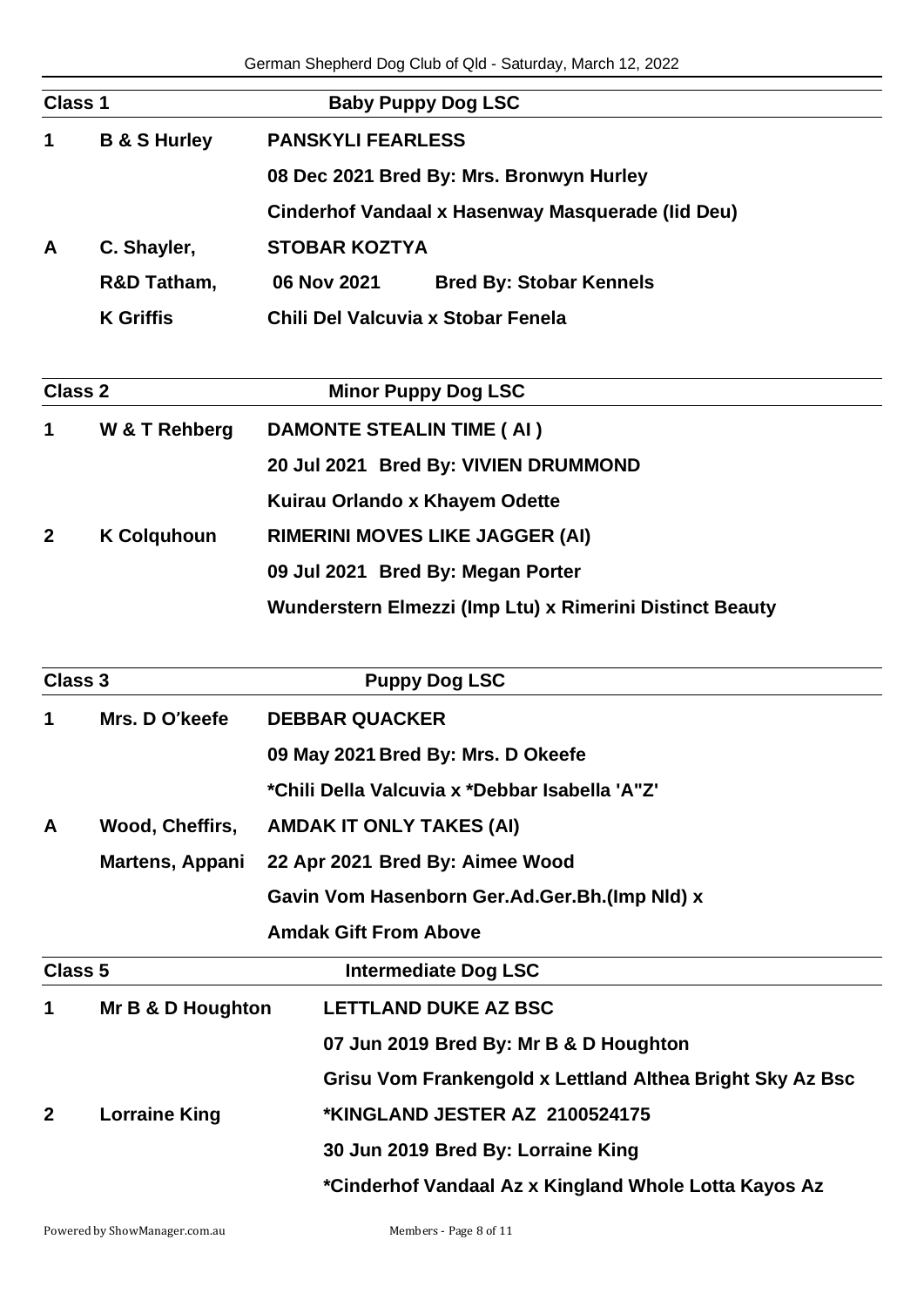| Class 11       |                                 | Open Dog LSC                                              |                |
|----------------|---------------------------------|-----------------------------------------------------------|----------------|
| 1              | <b>Mrs K Williams</b>           | <b>EROICA ICE ICE BABY AZ BSC</b>                         |                |
|                | <b>Mrs C Leonard</b>            | 28 Oct 2017 Bred By: Mrs C Leonard                        |                |
|                |                                 | Grisu Vom Frankengold Ipo 2 x Ch. Eroica Coco Chanel 6466 | <b>B&amp;D</b> |
| $\overline{2}$ | <b>B &amp; D Houghton</b>       | LETTLAND FLINT (AI) AZ BSC 4100333569                     |                |
|                |                                 | 02 Feb 2020 Bred By: Mr B & D Houghton                    |                |
|                |                                 | Wunderstern Elmezzi x Lettland Althea Bright Sky          |                |
| A              | <b>L.Martens</b>                | * SILAS VOM WIERLINGS HOOK 'A' ED<br><b>SZ-L751</b>       |                |
|                |                                 | 30 Mar 2016 Bred By: Kark-Heinz Walter                    |                |
|                |                                 | Orbit Von Pakkas Athene x Peggy Vom Wierlings Hook        |                |
|                | <b>Best Long Stock Coat Dog</b> | <b>EROICA ICE ICE BABY AZ BSC</b>                         |                |

|  | <b>R/Up Best Long Stock Coat Dog</b> | <b>LETTLAND FLINT (AI) AZ BSC</b> |  |
|--|--------------------------------------|-----------------------------------|--|
|  |                                      |                                   |  |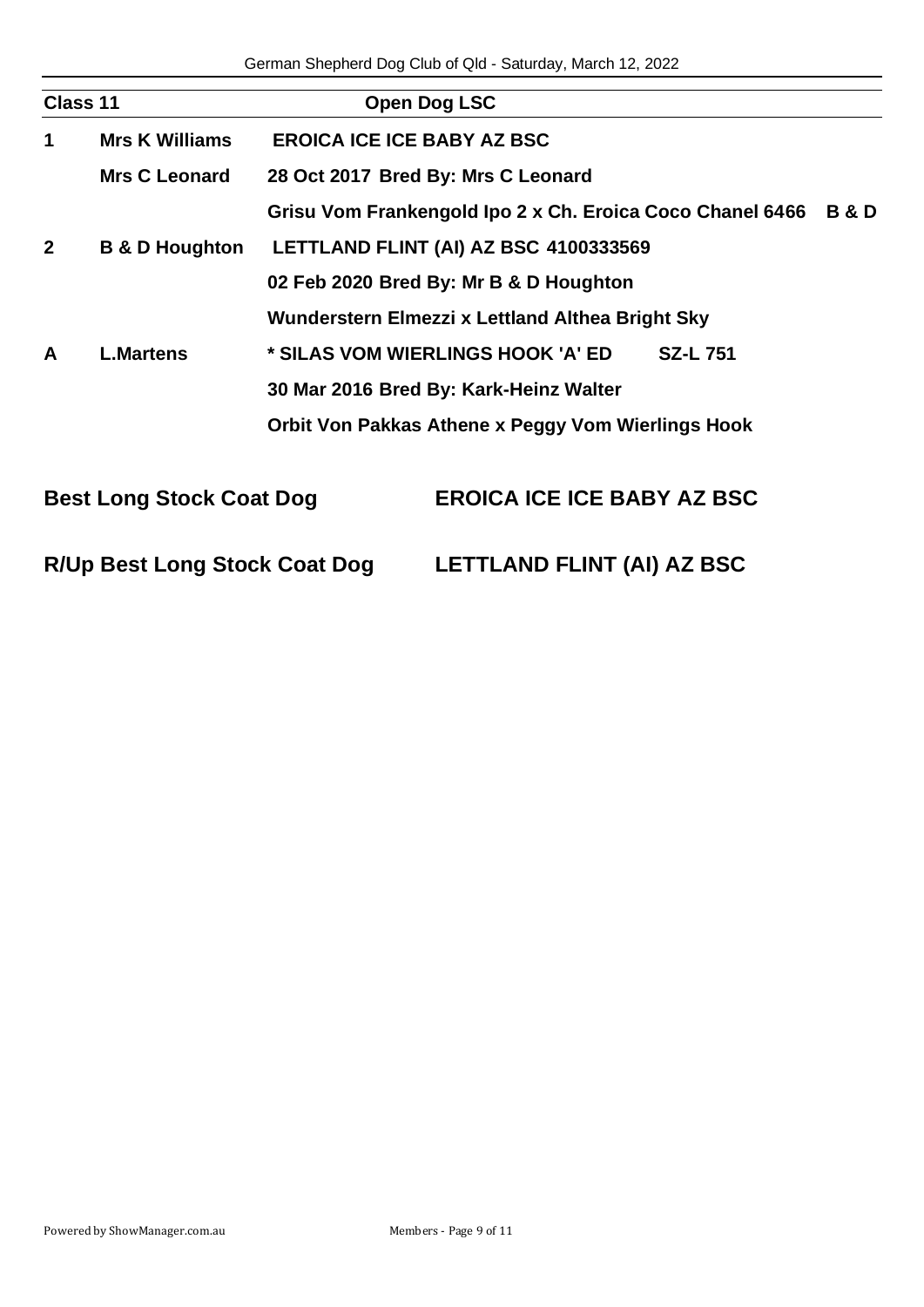| <b>Class 1</b>         |                | <b>Baby Puppy Dog SC</b>                           |
|------------------------|----------------|----------------------------------------------------|
| <b>Ray Turner</b><br>1 |                | <b>CINDERHOF COBRAA</b>                            |
|                        |                | 15 Nov 2021 Bred By: Jo Cathie                     |
|                        |                | *Chili Della Valcuvia A Z x *Cinderhof Italia A Z  |
| <b>Class 3</b>         |                | <b>Puppy Dog SC</b>                                |
| 1                      | J Redmond      | <b>KOMATZU FUNKY MERLIN</b>                        |
|                        |                | 27 Apr 2021 Bred By: Jacqueline Redmond            |
|                        |                | Macho Vom Lamorak Imp Due x Komatzu Back In Barack |
| A                      | Mrs. D O'keefe | <b>DEBBAR QUALL</b>                                |
|                        |                | 09 May 2021 Bred By: Mrs. Debra Okeefe             |
|                        |                | *Chili Della Valcuvia x *Debbar Isabella 'A"Z'     |

| Class 4 |                         | <b>Junior Dog SC</b>                             |            |
|---------|-------------------------|--------------------------------------------------|------------|
|         | <b>K&amp;R Knuckey,</b> | <b>FREINHAUF PREDAATOR</b>                       | 6100128636 |
|         | J Cathie                | 21 Feb 2021 Bred By: K, R & C Knuckey            |            |
|         | <b>K</b> Zimmerle       | *Chili Della Valcuvia A Z x *Freinhauf Havoc A Z |            |
|         |                         |                                                  |            |
|         |                         |                                                  |            |

**2 Lyn Gregor KELINPARK U ARE MAVERICK A Z 2100553929 04 Dec 2020 Bred By: L A Gregor**

**\*Chili Della Valcuvia (Imp Uk) x \*Kelinpark Nutella Az**